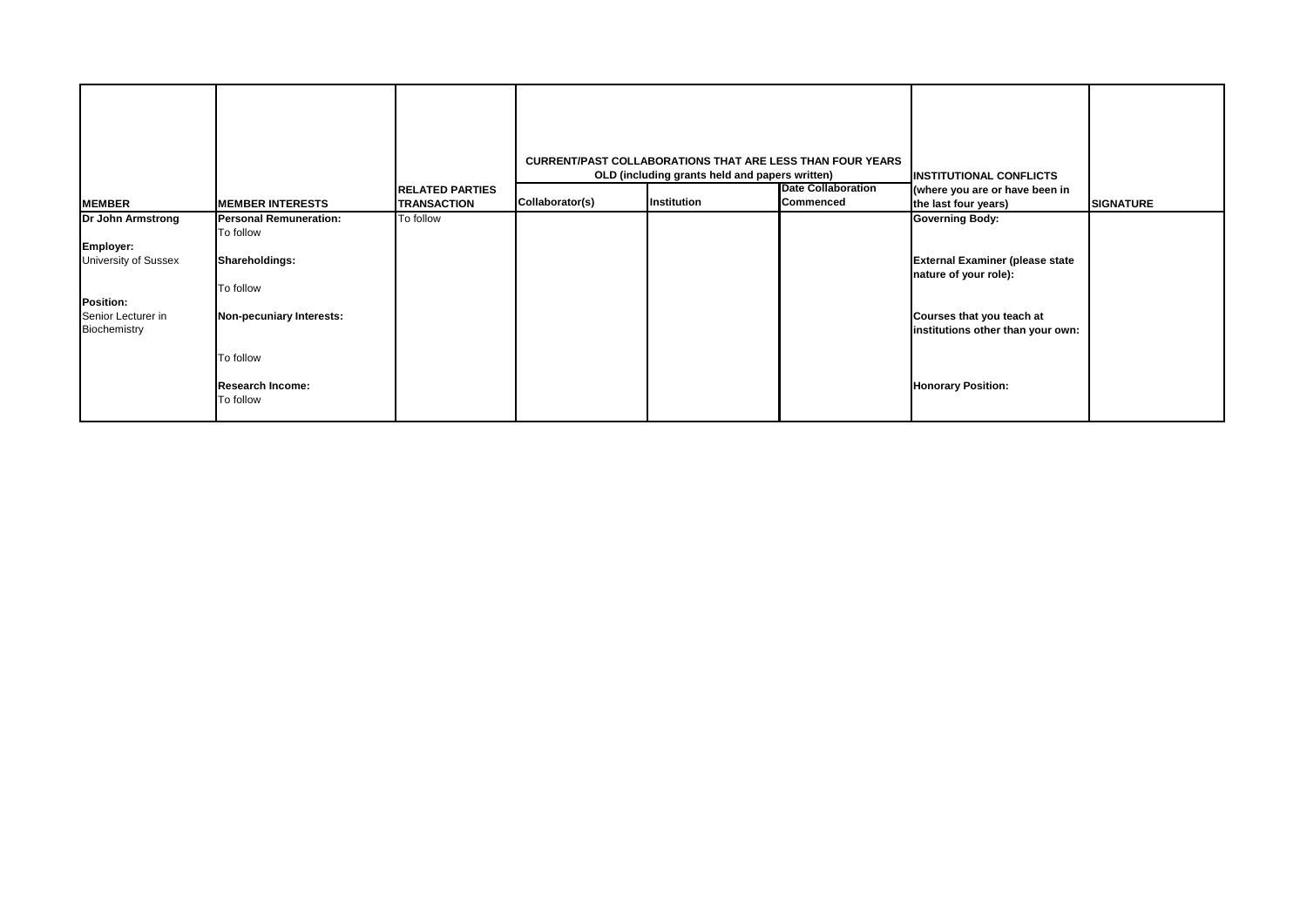|                                                 |                                                   |                                              |                   | <b>CURRENT/PAST COLLABORATIONS THAT ARE LESS THAN FOUR YEARS</b><br>OLD (including grants held and papers written) | <b>INSTITUTIONAL CONFLICTS</b>         |                                                                |                  |
|-------------------------------------------------|---------------------------------------------------|----------------------------------------------|-------------------|--------------------------------------------------------------------------------------------------------------------|----------------------------------------|----------------------------------------------------------------|------------------|
| <b>MEMBER</b>                                   | <b>MEMBER INTERESTS</b>                           | <b>RELATED PARTIES</b><br><b>TRANSACTION</b> | Collaborator(s)   | Institution                                                                                                        | <b>Date Collaboration</b><br>Commenced | (where you are or have been in<br>the last four years)         | <b>SIGNATURE</b> |
| <b>Professor Richard</b><br><b>Bardgett</b>     | <b>Personal Remuneration:</b>                     | None                                         | Roger Smith       | Newcastle University                                                                                               |                                        | <b>Governing Body:</b>                                         |                  |
|                                                 | British Ecol Society; University of<br>Lancaster  |                                              | Simon Mortimer    | <b>Reading University</b>                                                                                          |                                        | <b>Rothamsted Board Directors</b>                              |                  |
| <b>Employer:</b><br><b>Lancaster University</b> | Shareholdings:                                    |                                              | Davey Jones       | Bangor                                                                                                             |                                        | <b>External Examiner (please state</b>                         |                  |
|                                                 | None                                              |                                              | <b>Nick Ostle</b> | <b>NERC CEH Lancaster</b>                                                                                          |                                        | nature of your role):                                          |                  |
| <b>Position:</b>                                |                                                   |                                              |                   |                                                                                                                    |                                        |                                                                |                  |
| Professor of Ecology                            | Non-pecuniary Interests:                          |                                              | Liz Baggs         | Aberdeen University                                                                                                |                                        | Courses that you teach at<br>institutions other than your own: |                  |
|                                                 | Director Rothamsted Board                         |                                              | Dave Johnson      | Aberdeen University                                                                                                |                                        |                                                                |                  |
|                                                 | <b>Research Income:</b><br>BBSRC; NERC; DEFRA; EU |                                              | Emma Pilgrim      | Rothamsted North Wyke                                                                                              |                                        |                                                                |                  |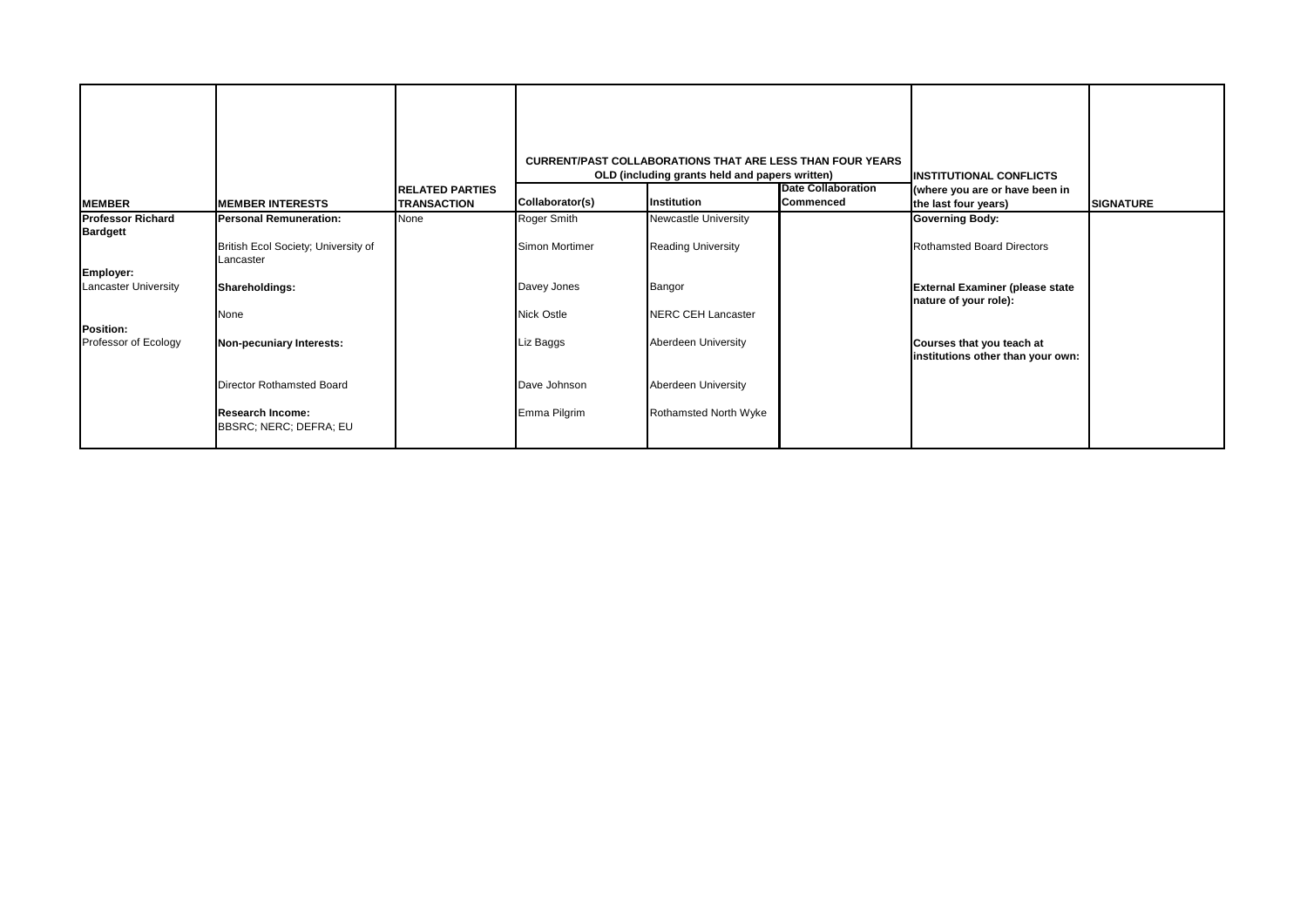| <b>MEMBER</b>                                                           | <b>MEMBER INTERESTS</b>                                                                                           | <b>RELATED PARTIES</b><br><b>TRANSACTION</b> | Collaborator(s)                       | OLD (including grants held and papers written)<br>Institution | <b>CURRENT/PAST COLLABORATIONS THAT ARE LESS THAN FOUR YEARS</b><br><b>Date Collaboration</b><br>Commenced | <b>INSTITUTIONAL CONFLICTS</b><br>(where you are or have been in<br>the last four years)            | <b>SIGNATURE</b> |
|-------------------------------------------------------------------------|-------------------------------------------------------------------------------------------------------------------|----------------------------------------------|---------------------------------------|---------------------------------------------------------------|------------------------------------------------------------------------------------------------------------|-----------------------------------------------------------------------------------------------------|------------------|
| <b>Professor Mike Blatt</b>                                             | <b>Personal Remuneration:</b>                                                                                     | None                                         | Alistair Hetherington                 | <b>Bristol</b>                                                | 2008-11                                                                                                    | <b>Governing Body:</b>                                                                              |                  |
|                                                                         | U. Glasgow                                                                                                        |                                              | Julian Hibberd                        | Cambridge                                                     | $2011 -$                                                                                                   | None                                                                                                |                  |
| Employer:                                                               | Biochemical Journal (Deputy Editor)                                                                               |                                              | Nigel Burroughs                       | Warwick                                                       | $2011 -$                                                                                                   |                                                                                                     |                  |
| University of Glasgow                                                   | Shareholdings:<br>None                                                                                            |                                              | John Golbeck<br><b>Cheryl Kerfeld</b> | Penn State Univ<br><b>UC Berkeley</b>                         | $2011 -$<br>$2011 -$                                                                                       | <b>External Examiner (please state</b><br>nature of your role):<br>Cambridge Plant Sciences (2011-) |                  |
| <b>Position:</b><br>Regius Professor of Botany Non-pecuniary Interests: |                                                                                                                   |                                              | Nia Bryant<br>A. Amtmann              | Glasgow<br>Glasgow                                            | $2011 -$<br>ongoing                                                                                        | Courses that you teach at<br>institutions other than your own:                                      |                  |
|                                                                         | The Begonia Trust<br>Scottish Parliamentary Advice<br>Service<br><b>Research Income:</b><br><b>BBSRC</b><br>Zeiss |                                              | Dreyer<br>C. Garcia-Mata              | Potsdam<br>Mar del Plata (Arg)                                | 2006-2009<br>ongoing                                                                                       | None<br><b>Honorary Position:</b><br>Fellow RSE<br><b>Fellow SCRI</b>                               |                  |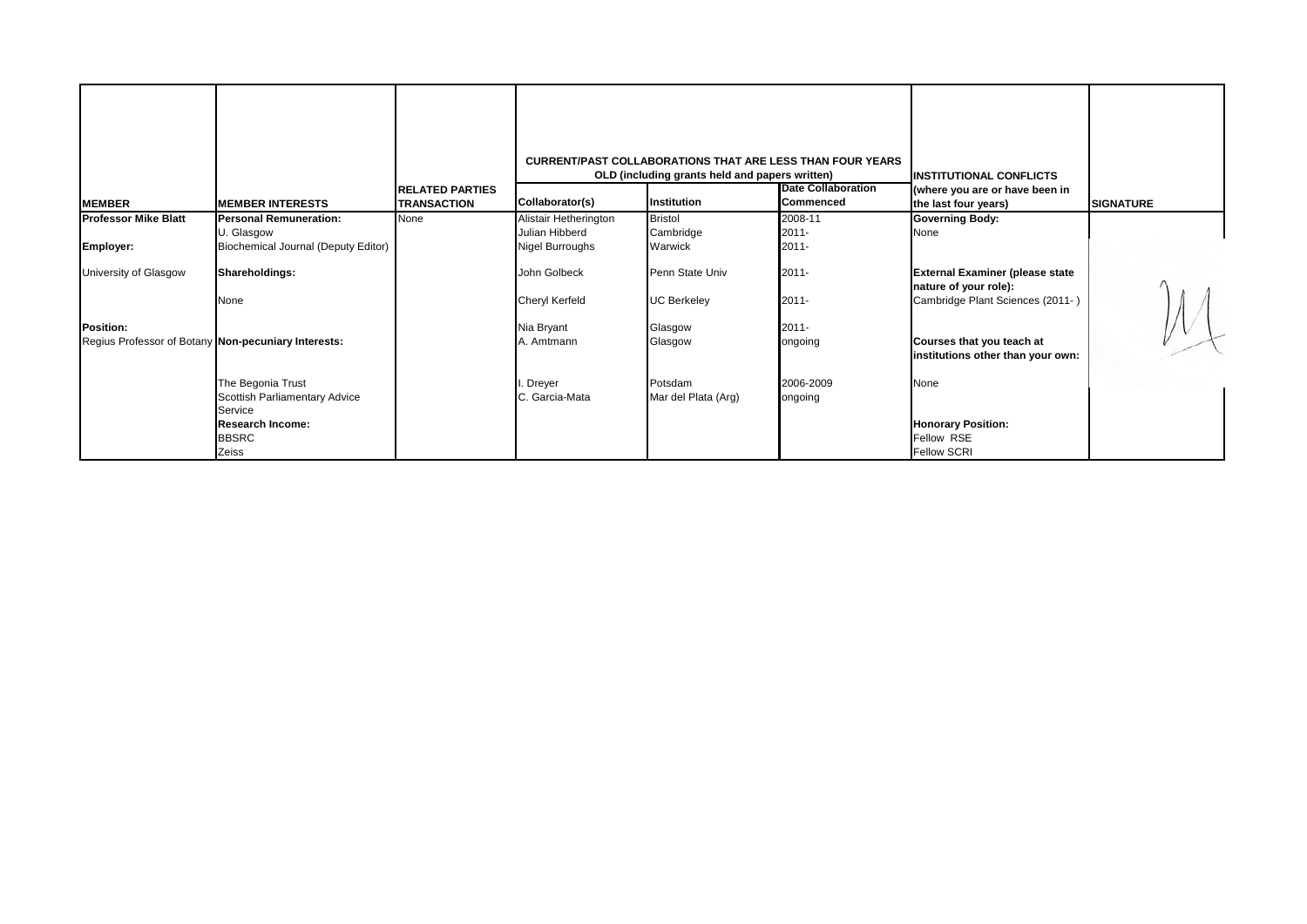|                              |                                                                          |                                              |                                                             | <b>CURRENT/PAST COLLABORATIONS THAT ARE LESS THAN FOUR YEARS</b><br>OLD (including grants held and papers written)                       |                                        | <b>INSTITUTIONAL CONFLICTS</b>                                                            |                  |
|------------------------------|--------------------------------------------------------------------------|----------------------------------------------|-------------------------------------------------------------|------------------------------------------------------------------------------------------------------------------------------------------|----------------------------------------|-------------------------------------------------------------------------------------------|------------------|
| <b>MEMBER</b>                | <b>MEMBER INTERESTS</b>                                                  | <b>RELATED PARTIES</b><br><b>TRANSACTION</b> | Collaborator(s)                                             | Institution                                                                                                                              | <b>Date Collaboration</b><br>Commenced | (where you are or have been in<br>the last four years)                                    | <b>SIGNATURE</b> |
| <b>Professor James Brown</b> | <b>Personal Remuneration:</b>                                            | None                                         |                                                             | <b>UEA</b> (Honorary Prof)                                                                                                               |                                        | <b>Governing Body:</b>                                                                    |                  |
| Employer:                    | John Innes Centre                                                        |                                              | Shaw, M<br>Waugh, R; Russell J;<br>Thomas W; Newton A       | Reading<br><b>James Hutton Inst</b>                                                                                                      |                                        |                                                                                           |                  |
| John Innes Centre            | Shareholdings:                                                           |                                              | Havis, N                                                    | <b>SAC</b>                                                                                                                               |                                        | <b>External Examiner (please state</b><br>nature of your role):                           |                  |
| <b>Position:</b>             | None                                                                     |                                              | Spanu, P                                                    | Imperial                                                                                                                                 |                                        | Ph.D., University College Dublin, Nov 2011<br>Ph.D., University of Paris XI, Sept<br>2012 |                  |
| <b>Head of Department</b>    | Non-pecuniary Interests:                                                 |                                              | Talbot, N                                                   | Exeter                                                                                                                                   |                                        | Courses that you teach at<br>institutions other than your own:                            |                  |
|                              | Board, British Society for Plant<br>Pathology<br><b>Research Income:</b> |                                              | Gurr, S                                                     | Oxford<br><b>BASF</b><br><b>Bayer Crop Science</b>                                                                                       |                                        |                                                                                           |                  |
|                              | DEFRA; HGCA; EU; BBSRC;<br><b>LINK</b>                                   |                                              |                                                             | KWS (UK) Ltd<br>Limagrain<br>LS Plant Breeding,<br>Masstock<br>Saaten-Union, Secobra<br>Sejet Plant Breeding, SW<br>Seed, Syngenta Seeds |                                        |                                                                                           |                  |
|                              |                                                                          |                                              | Gay, A<br>O'Sullivan, D; Mackay, I;<br>Bayles, R; Knight, S | <b>The Arable Group</b><br><b>Elsoms Seeds</b><br>Aberystwyth<br><b>NIAB</b>                                                             |                                        |                                                                                           |                  |
|                              |                                                                          |                                              | Foulkes, MJ<br>Rudd, S                                      | Nottingham<br>Rothamsted                                                                                                                 |                                        |                                                                                           |                  |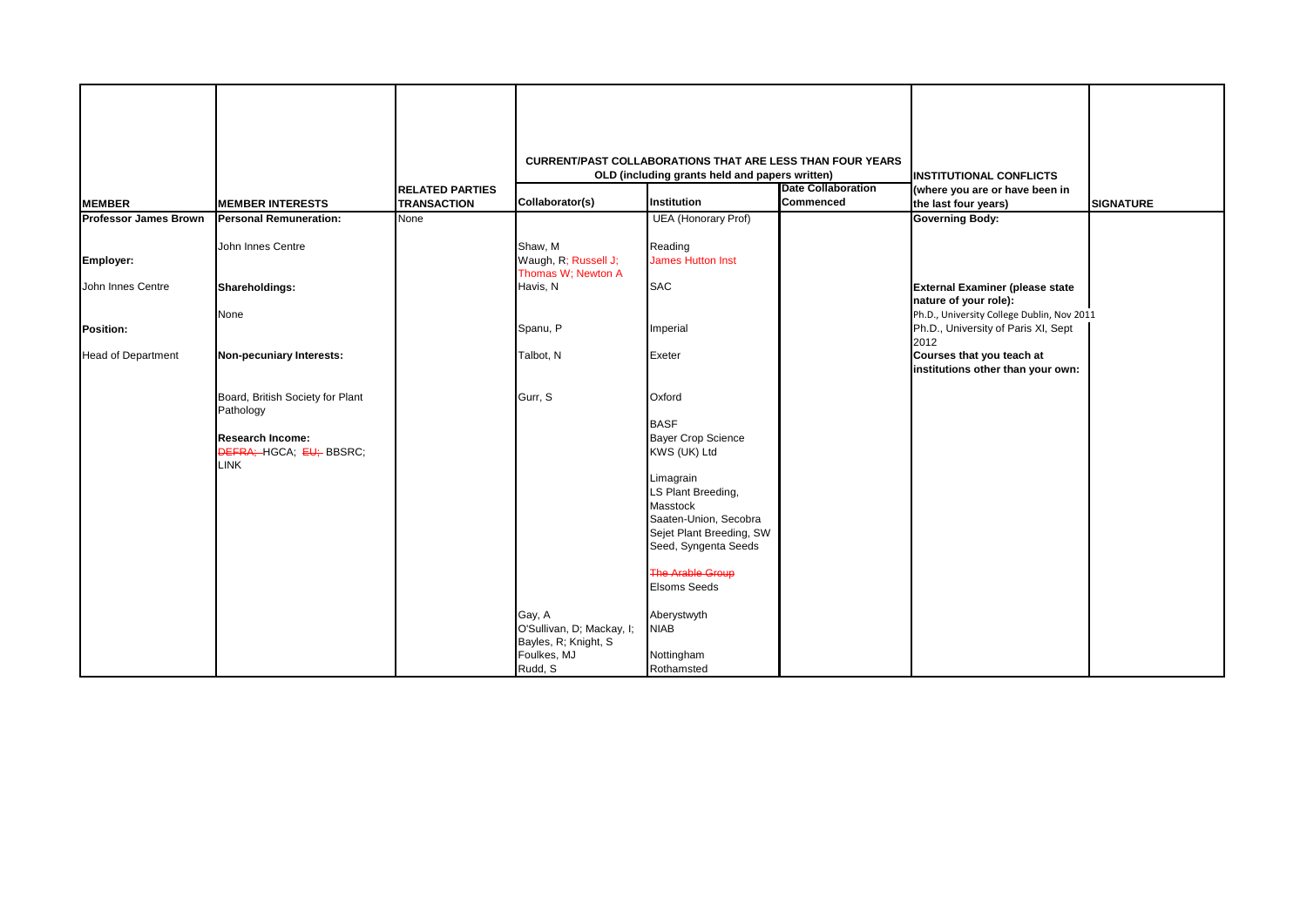|                                                     |                               | <b>RELATED PARTIES</b> |                                                                                                                                       | <b>CURRENT/PAST COLLABORATIONS THAT ARE LESS THAN FOUR YEARS</b><br>OLD (including grants held and papers written) | <b>Date Collaboration</b> | <b>IINSTITUTIONAL CONFLICTS</b><br>(where you are or have been in             |                  |
|-----------------------------------------------------|-------------------------------|------------------------|---------------------------------------------------------------------------------------------------------------------------------------|--------------------------------------------------------------------------------------------------------------------|---------------------------|-------------------------------------------------------------------------------|------------------|
| <b>MEMBER</b>                                       | <b>MEMBER INTERESTS</b>       | <b>TRANSACTION</b>     | Collaborator(s)                                                                                                                       | <b>Institution</b>                                                                                                 | <b>Commenced</b>          | the last four years)                                                          | <b>SIGNATURE</b> |
| Professor Jeremy Derrick Personal Remuneration:     |                               | None                   | Maiden; Pollard; Sansom                                                                                                               | Oxford                                                                                                             |                           | <b>Governing Body:</b>                                                        |                  |
| Employer:                                           | University of Manchester      |                        | Virji<br>Lu-Yun Lian<br>Feavers<br>Tonjum                                                                                             | <b>Bristol</b><br>Liverpool<br>NIBSC (HPA)<br>Oslo                                                                 |                           |                                                                               |                  |
| University of Manchester                            | Shareholdings:                |                        | Massari                                                                                                                               | <b>Boston</b>                                                                                                      |                           | <b>External Examiner (please state</b>                                        |                  |
|                                                     | None                          |                        | Membrane Protein<br>Structure Initiative funded<br>by BBSRC inc Issacs,<br>Codgell<br>Baldwin, Henderson,<br>McPherson, Knox, Findlay | Glasgow<br>Leeds                                                                                                   |                           | nature of your role):<br>Newcastle (PhD); Liverpool (PhD);<br>Sheffield (PhD) |                  |
|                                                     |                               |                        |                                                                                                                                       |                                                                                                                    |                           | Imperial (PhD)                                                                |                  |
| Position:<br>Professor of Molecular<br>Microbiology | Non-pecuniary Interests:      |                        | Phillips<br><b>Bullough</b>                                                                                                           | Diamond<br>Sheffield                                                                                               |                           | Courses that you teach at<br>institutions other than your own:                |                  |
|                                                     | None                          |                        | Iwata, Pelicic<br>Sanson                                                                                                              | Imperial<br>Oxford                                                                                                 |                           |                                                                               |                  |
|                                                     | <b>Research Income:</b>       |                        | Wallace                                                                                                                               | <b>Birkbeck Coll London</b>                                                                                        |                           |                                                                               |                  |
|                                                     | <b>BBSRC</b> ; Wellcome Trust |                        | Papiz                                                                                                                                 | <b>STFC Daresbury</b>                                                                                              |                           |                                                                               |                  |
|                                                     | Norwegian Research Council    |                        | Liddell                                                                                                                               | Fuji Film                                                                                                          |                           |                                                                               |                  |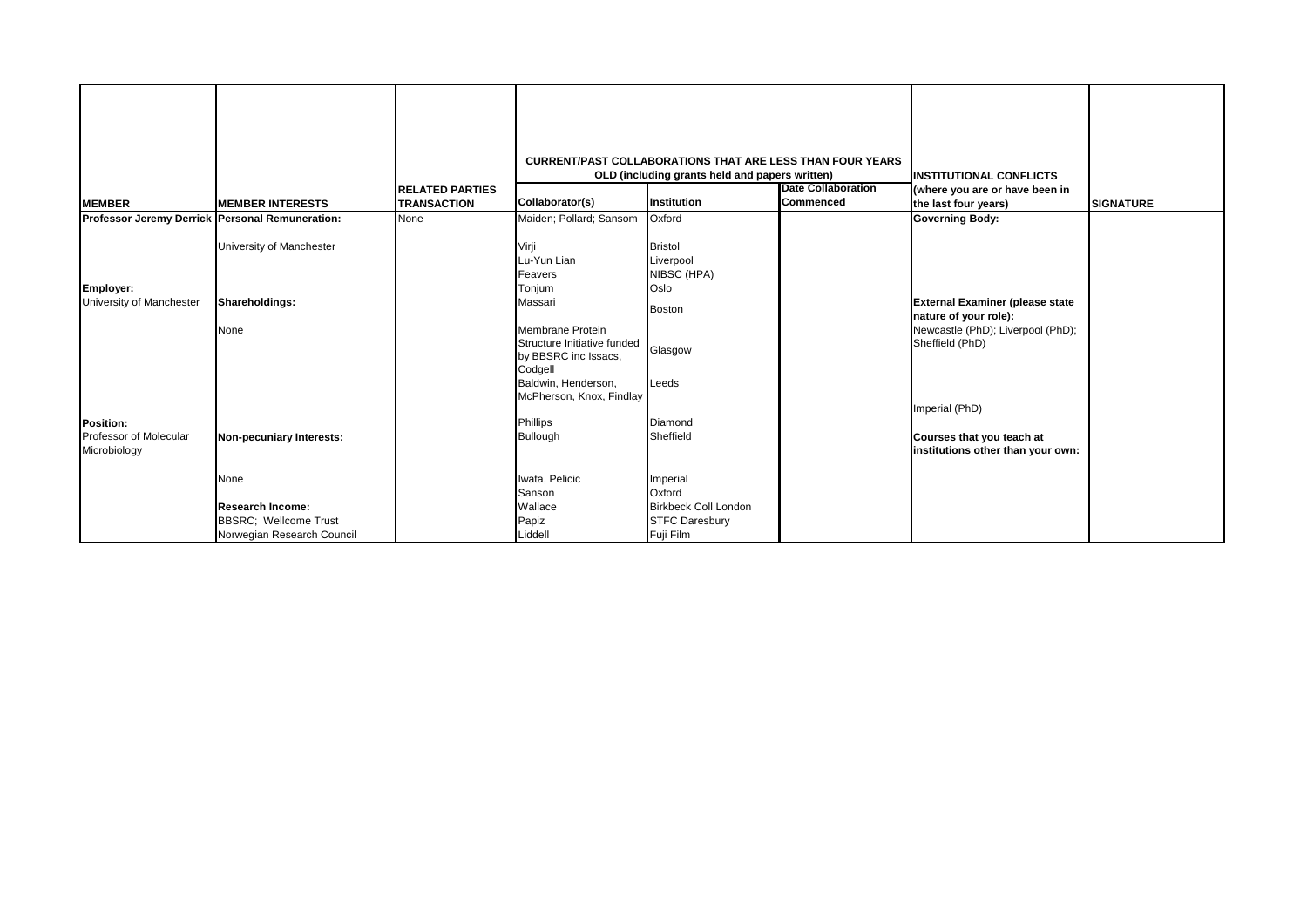|                                                                            |                                      |                                            |                                                                | <b>CURRENT/PAST COLLABORATIONS THAT ARE LESS THAN FOUR YEARS</b> |                           |                                                                |                  |
|----------------------------------------------------------------------------|--------------------------------------|--------------------------------------------|----------------------------------------------------------------|------------------------------------------------------------------|---------------------------|----------------------------------------------------------------|------------------|
|                                                                            |                                      |                                            |                                                                | OLD (including grants held and papers written)                   |                           | <b>INSTITUTIONAL CONFLICTS</b>                                 |                  |
|                                                                            |                                      | <b>RELATED PARTIES</b>                     |                                                                |                                                                  | <b>Date Collaboration</b> | (where you are or have been in                                 |                  |
| <b>MEMBER</b>                                                              | <b>MEMBER INTERESTS</b>              | <b>TRANSACTION</b>                         | Collaborator(s)                                                | Institution                                                      | <b>Commenced</b>          | the last four years)                                           | <b>SIGNATURE</b> |
| John Gatehouse                                                             | <b>Personal Remuneration:</b>        | Angharad Gatehouse -<br>Newcastle (Spouse) | Natalie Ferry                                                  | University of Salford, UK                                        |                           | 2009 Governing Body:                                           |                  |
|                                                                            | To follow                            |                                            | R Weaver, H Bell, E<br><b>Fitches</b>                          | FERA, York, UK                                                   |                           | 2001 None currently                                            |                  |
| Employer:                                                                  |                                      |                                            | Angela Douglas                                                 | Cornell, USA                                                     | 2004                      |                                                                |                  |
| Durham University                                                          | Shareholdings:                       |                                            | Martin Edwards, Angharad Newcastle University, UK<br>Gatehouse |                                                                  |                           | 1996 External Examiner (please state<br>nature of your role):  |                  |
|                                                                            | None                                 |                                            |                                                                |                                                                  |                           | None currently                                                 |                  |
| <b>Position:</b>                                                           |                                      |                                            | <b>B</b> Bonning                                               | Iowa State University,<br><b>USA</b>                             | 2006                      |                                                                |                  |
| Professor in the School of<br><b>Biological and Biomedical</b><br>Sciences |                                      |                                            |                                                                |                                                                  |                           | Courses that you teach at<br>institutions other than your own: |                  |
|                                                                            |                                      |                                            | Erico Vasconcelos, Maria<br>F Grossi-de-Sa                     | EMBRAPA, Brazil                                                  |                           | 2009 None currently                                            |                  |
|                                                                            |                                      |                                            | Qi Fang, Gong-Yin Ye                                           | Zheijiang University,<br>Hangzhou, China                         | 2009                      |                                                                |                  |
|                                                                            | <b>Research Income:</b><br>To follow |                                            |                                                                |                                                                  |                           | <b>Honorary Position:</b><br>None currently                    |                  |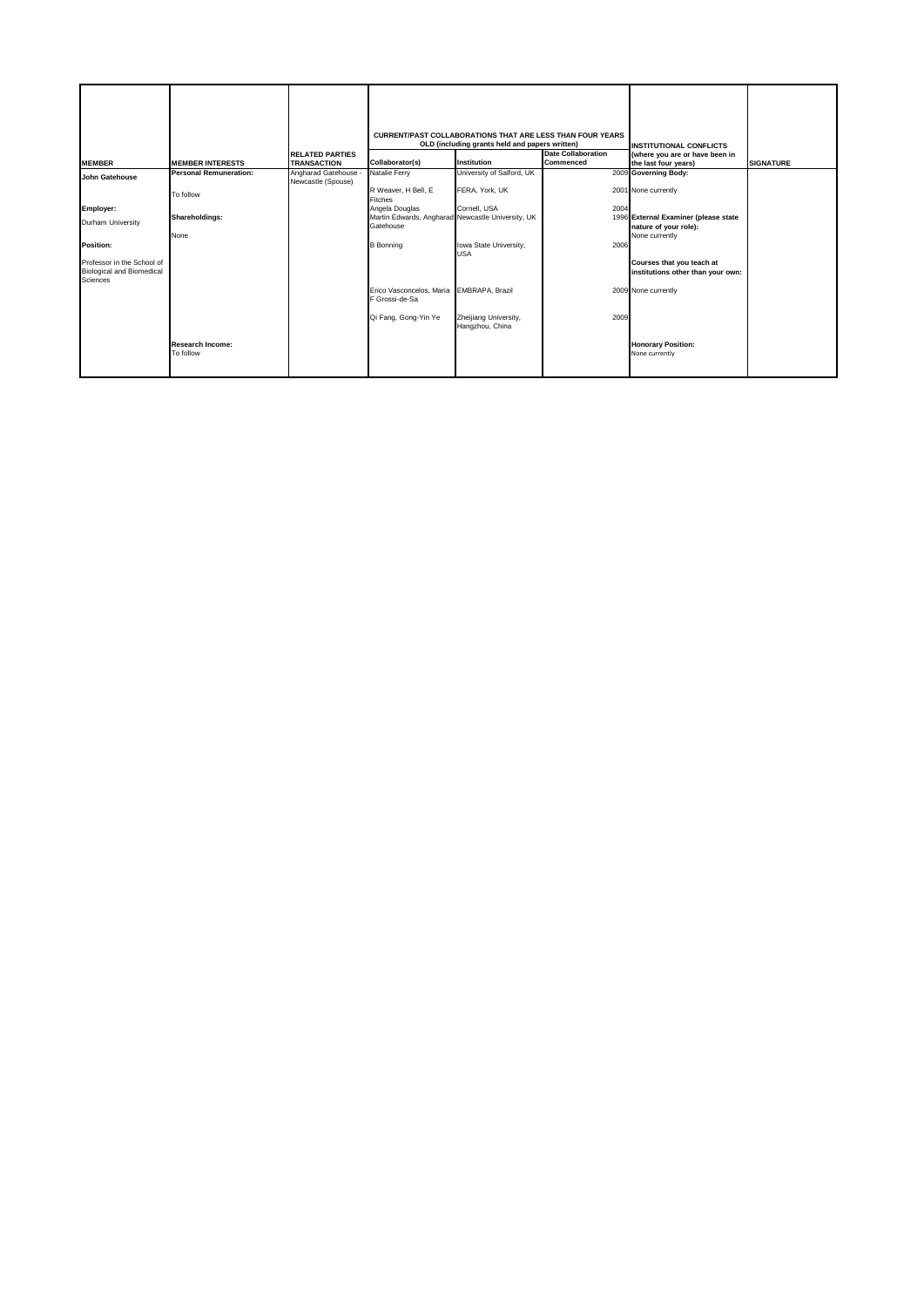|                                                                                                      |                                                                                                                | <b>RELATED PARTIES</b> |                                                            | <b>CURRENT/PAST COLLABORATIONS THAT ARE LESS THAN FOUR YEARS</b><br>OLD (including grants held and papers written) | <b>Date Collaboration</b>                                                                | <b>INSTITUTIONAL CONFLICTS</b><br>(where you are or have been in                                                                                                                                                               |                  |
|------------------------------------------------------------------------------------------------------|----------------------------------------------------------------------------------------------------------------|------------------------|------------------------------------------------------------|--------------------------------------------------------------------------------------------------------------------|------------------------------------------------------------------------------------------|--------------------------------------------------------------------------------------------------------------------------------------------------------------------------------------------------------------------------------|------------------|
| <b>MEMBER</b>                                                                                        | <b>MEMBER INTERESTS</b>                                                                                        | <b>TRANSACTION</b>     | Collaborator(s)                                            | Institution                                                                                                        | Commenced                                                                                | the last four years)                                                                                                                                                                                                           | <b>SIGNATURE</b> |
| <b>Prof Julie Gray</b><br>Employer:<br>University of Sheffield<br><b>Position:</b><br>Personal Chair | <b>Personal Remuneration:</b><br>University of Sheffield<br>Shareholdings:<br>None<br>Non-pecuniary Interests: | None                   | Graham, I; Penfield, S<br>Hetherington, A<br>Holdsworth, M | Univ of York<br>Univ of Bristol<br>Univ of Nottingham                                                              | Joint publication<br>submission 2010<br>joint publication 2009<br>Joint publication 2007 | <b>Governing Body:</b><br>None<br><b>External Examiner (please state</b><br>nature of your role):<br><b>External Examiner for York Biology</b><br><b>BSC</b><br>Courses that you teach at<br>institutions other than your own: |                  |
|                                                                                                      | None<br><b>Research Income:</b><br><b>BBSRC, NERC</b>                                                          |                        |                                                            |                                                                                                                    |                                                                                          | None                                                                                                                                                                                                                           |                  |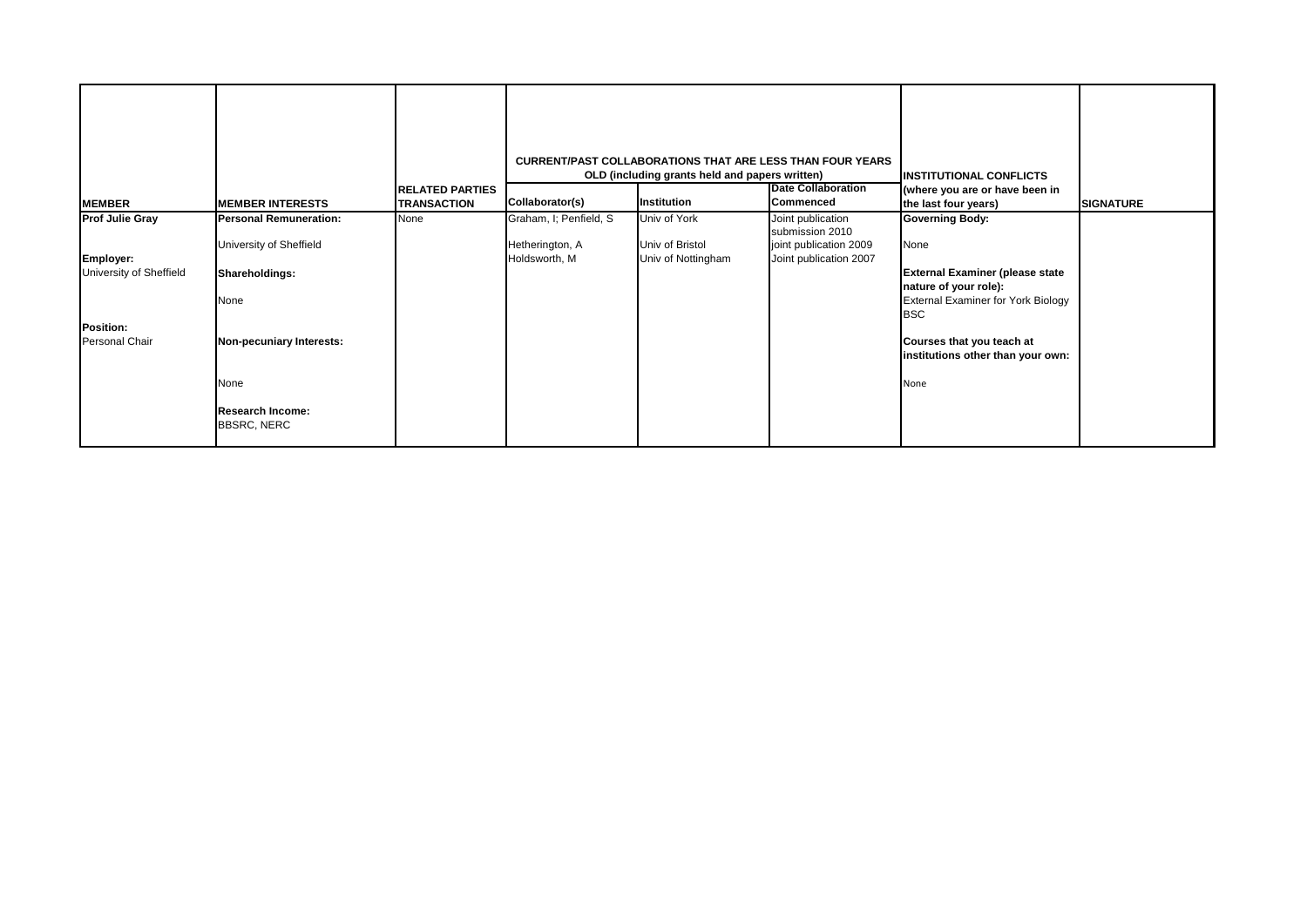|                               |                               |                                    |                 | <b>CURRENT/PAST COLLABORATIONS THAT ARE LESS THAN FOUR YEARS</b> |                           |                                                                      |                  |
|-------------------------------|-------------------------------|------------------------------------|-----------------|------------------------------------------------------------------|---------------------------|----------------------------------------------------------------------|------------------|
|                               |                               |                                    |                 | OLD (including grants held and papers written)                   | <b>Date Collaboration</b> | <b>INSTITUTIONAL CONFLICTS</b><br>(where you are or have been in the |                  |
| <b>MEMBER</b>                 | <b>MEMBER INTERESTS</b>       | <b>RELATED PARTIES TRANSACTION</b> | Collaborator(s) | Institution                                                      | Commenced                 | last four years)                                                     | <b>SIGNATURE</b> |
| <b>Professor Peter Heddon</b> | <b>Personal Remuneration:</b> |                                    |                 |                                                                  |                           | <b>Governing Body</b>                                                |                  |
|                               |                               |                                    |                 |                                                                  |                           |                                                                      |                  |
| Employer:<br>Rothamsted       | Shareholdings:                |                                    |                 |                                                                  |                           | <b>External Examiner (please state</b>                               |                  |
|                               |                               |                                    |                 |                                                                  |                           | nature of your role):                                                |                  |
| <b>Position:</b>              |                               |                                    |                 |                                                                  |                           |                                                                      |                  |
|                               | Non-pecuniary Interests:      |                                    |                 |                                                                  |                           | Courses that you teach at<br>institutions other than your own:       |                  |
|                               |                               |                                    |                 |                                                                  |                           |                                                                      |                  |
|                               | Research Income:              |                                    |                 |                                                                  |                           | <b>Honorary Position:</b>                                            |                  |
|                               |                               |                                    |                 |                                                                  |                           |                                                                      |                  |
|                               |                               |                                    |                 |                                                                  |                           |                                                                      |                  |
|                               |                               |                                    |                 |                                                                  |                           |                                                                      |                  |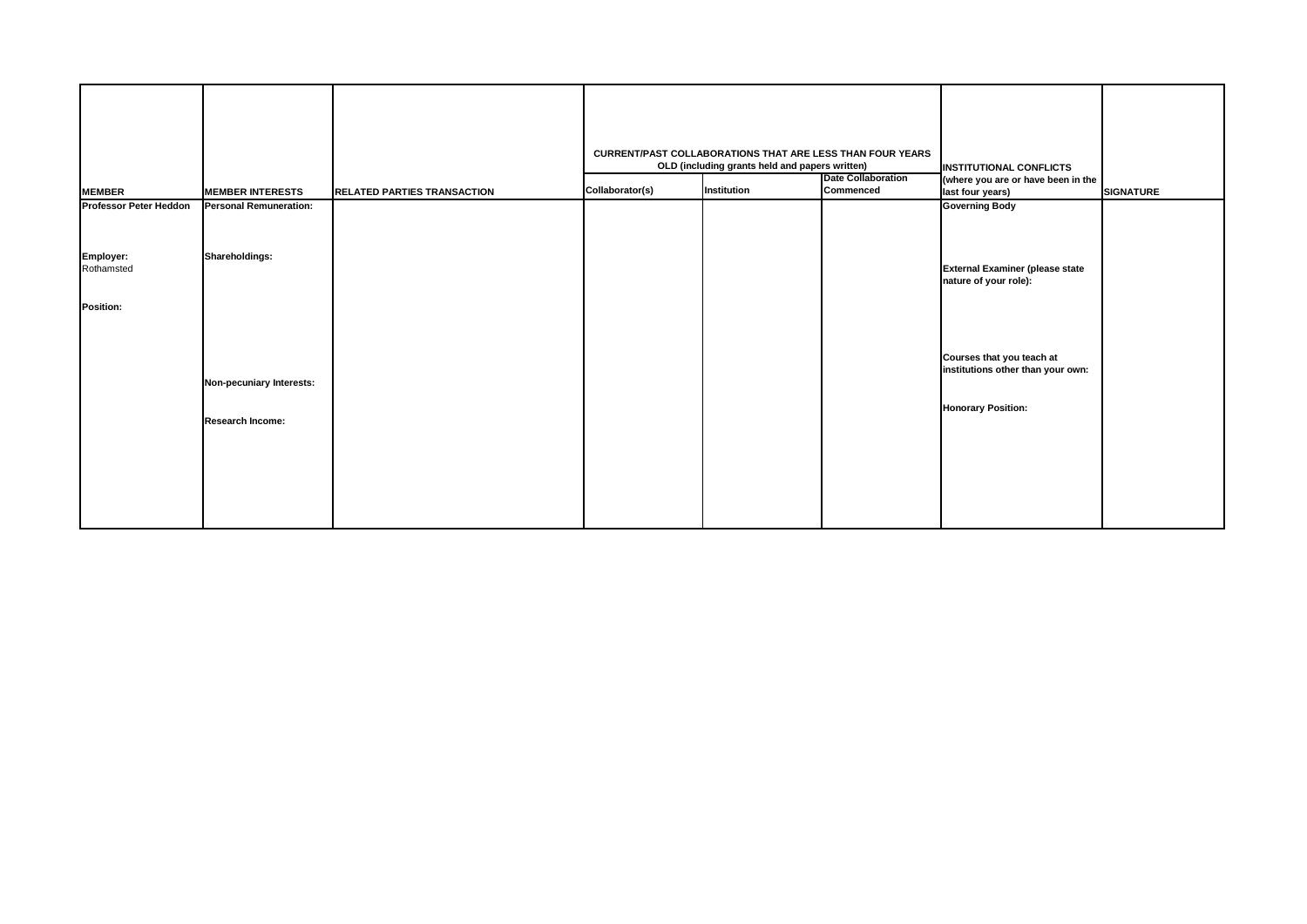| <b>MEMBER</b>           | <b>MEMBER INTERESTS</b>         | <b>RELATED PARTIES</b><br><b>TRANSACTION</b> | Collaborator(s)                   | OLD (including grants held and papers written)<br>Institution | <b>CURRENT/PAST COLLABORATIONS THAT ARE LESS THAN FOUR YEARS</b><br><b>Date Collaboration</b><br>Commenced | <b>INSTITUTIONAL CONFLICTS</b><br>(where you are or have been in<br>the last four years) | <b>SIGNATURE</b> |
|-------------------------|---------------------------------|----------------------------------------------|-----------------------------------|---------------------------------------------------------------|------------------------------------------------------------------------------------------------------------|------------------------------------------------------------------------------------------|------------------|
| Dr Julian Hibberd       | <b>Personal Remuneration:</b>   | None                                         | Langdale, J                       | Oxford                                                        |                                                                                                            | 2007 Governing Body:                                                                     |                  |
| <b>Employer:</b>        | University of Cambridge         |                                              | Quick, WP; Leegood, R<br>Blatt, M | Sheffield<br>Glasgow                                          | 2011<br>2011                                                                                               |                                                                                          |                  |
| University of Cambridge | Shareholdings:                  |                                              | Burroughs, N                      | Warwick                                                       |                                                                                                            | 2011 External Examiner (please state<br>nature of your role):                            |                  |
| Position:               | None                            |                                              | lan Mackay                        | <b>NIAB</b>                                                   |                                                                                                            |                                                                                          |                  |
| <b>Senior Lecturer</b>  | Non-pecuniary Interests:        |                                              |                                   |                                                               |                                                                                                            | Courses that you teach at<br>institutions other than your own:                           |                  |
|                         | None                            |                                              |                                   |                                                               |                                                                                                            |                                                                                          |                  |
|                         | <b>Research Income:</b><br>None |                                              |                                   |                                                               |                                                                                                            |                                                                                          |                  |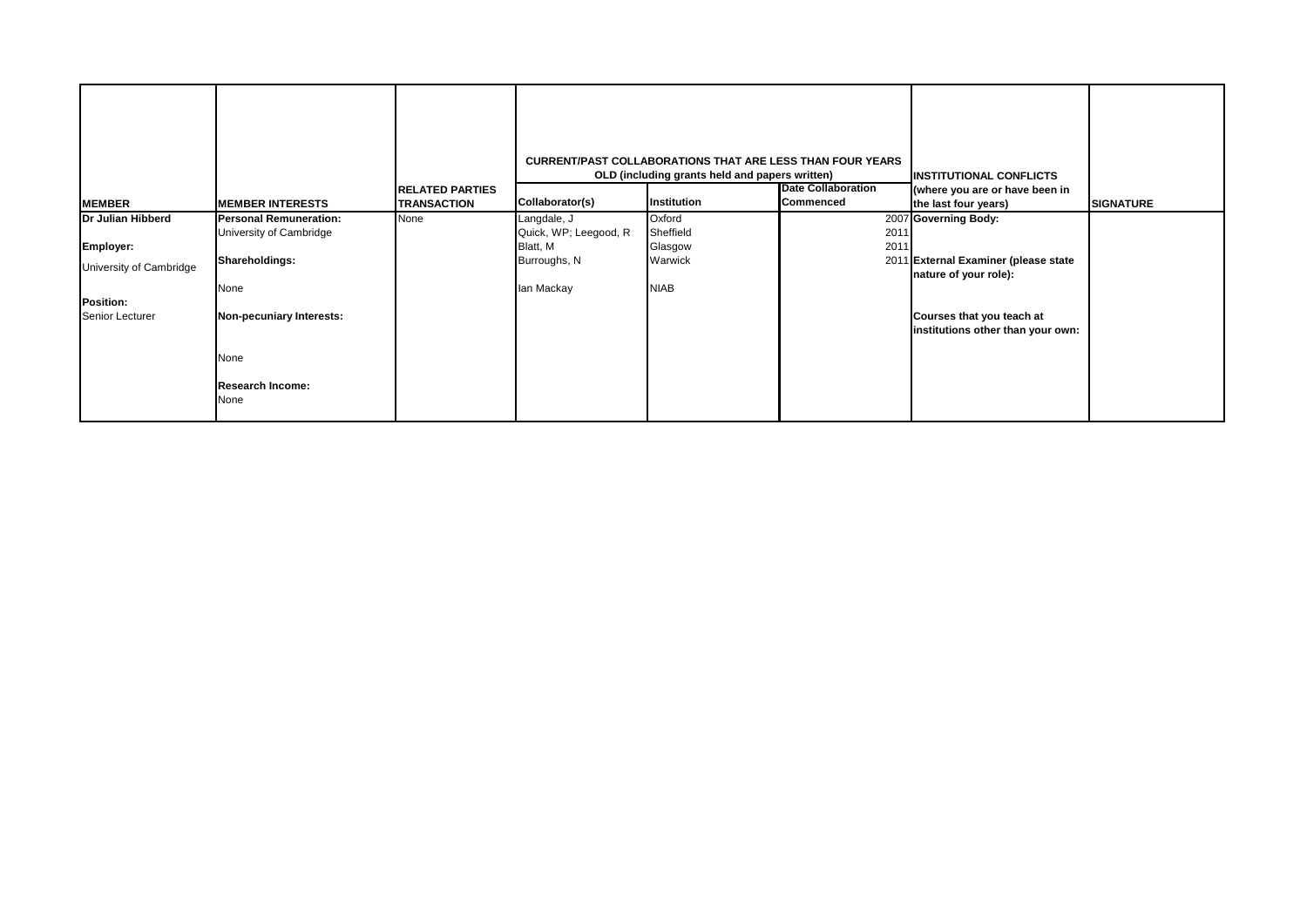|                                                                                                                     |                                                                                                     |                                              |                                                                                    | <b>CURRENT/PAST COLLABORATIONS THAT ARE LESS THAN FOUR YEARS</b><br>OLD (including grants held and papers written) |                                               | <b>INSTITUTIONAL CONFLICTS</b>                                                                                                                                    |                  |
|---------------------------------------------------------------------------------------------------------------------|-----------------------------------------------------------------------------------------------------|----------------------------------------------|------------------------------------------------------------------------------------|--------------------------------------------------------------------------------------------------------------------|-----------------------------------------------|-------------------------------------------------------------------------------------------------------------------------------------------------------------------|------------------|
| <b>MEMBER</b>                                                                                                       | <b>MEMBER INTERESTS</b>                                                                             | <b>RELATED PARTIES</b><br><b>TRANSACTION</b> | Collaborator(s)                                                                    | Institution                                                                                                        | <b>Date Collaboration</b><br><b>Commenced</b> | (where you are or have been in<br>the last four years)                                                                                                            | <b>SIGNATURE</b> |
| <b>Professor Eric Holub</b><br><b>Employer:</b><br>University of Warwick<br>Position:<br>Professor (Plant Genetics) | <b>Personal Remuneration:</b><br>None<br>Shareholdings:<br>None<br>Non-pecuniary Interests:<br>None |                                              | Barbara Mable<br>Mike Wheeler<br><b>Mahmut Tor</b><br>Jonathan Jones<br>Jim Beynon | Glasgow<br>Worcester<br>Worcester<br>Sainsbury Lab<br>Warwick                                                      | Oct-08 None<br>Apr-05<br>1991 UEA             | Apr-08 Governing Body:<br>1991 External Examiner (please state<br>nature of your role):<br>Courses that you teach at<br>institutions other than your own:<br>None |                  |
|                                                                                                                     | <b>Research Income:</b><br><b>BBSRC, NERC</b>                                                       |                                              |                                                                                    |                                                                                                                    |                                               | <b>Honorary Position:</b>                                                                                                                                         |                  |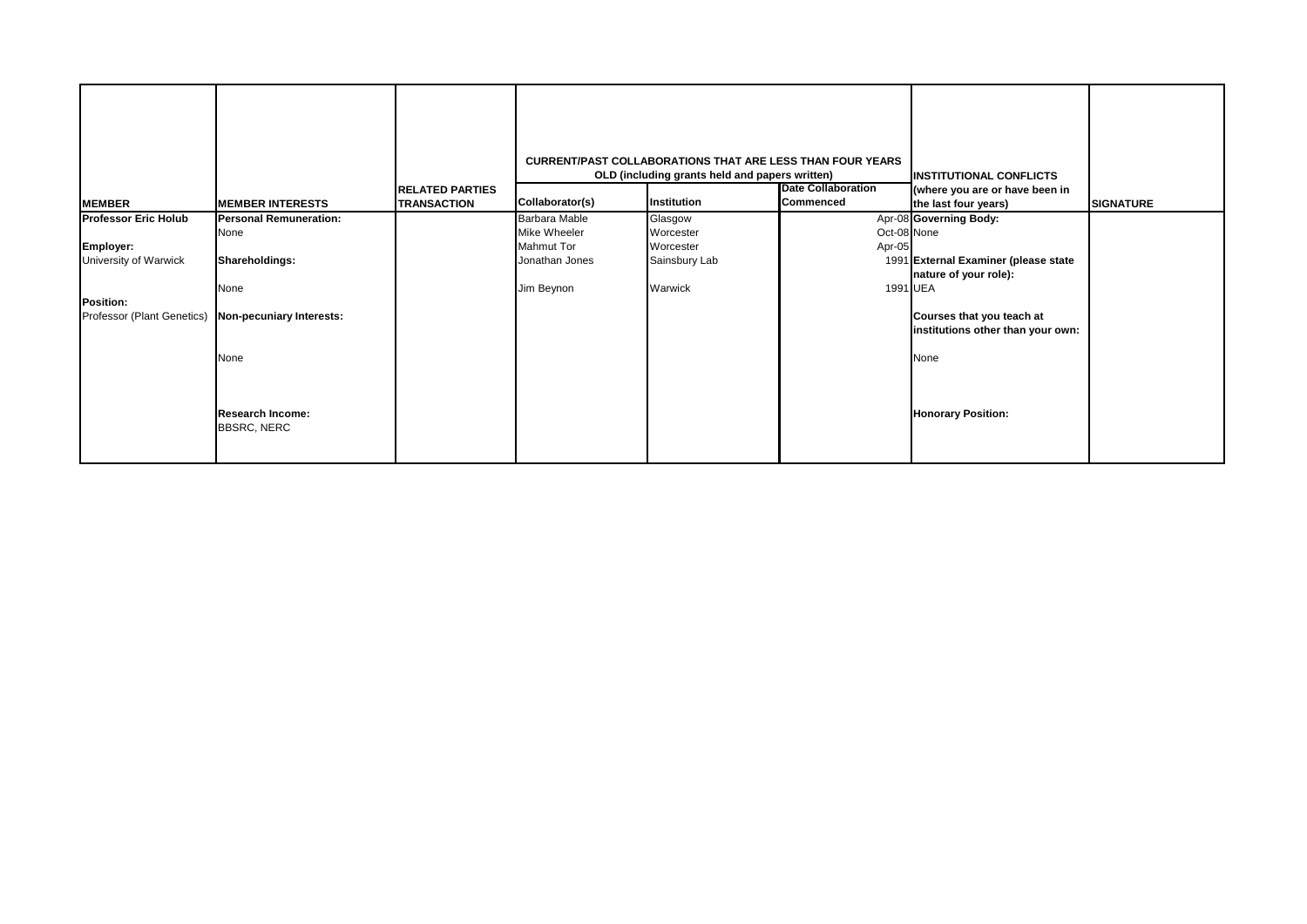|                                            |                                                 |                                              |                                              | <b>CURRENT/PAST COLLABORATIONS THAT ARE LESS THAN FOUR YEARS</b><br>OLD (including grants held and papers written) |                                               | <b>INSTITUTIONAL CONFLICTS</b>                                      |                  |
|--------------------------------------------|-------------------------------------------------|----------------------------------------------|----------------------------------------------|--------------------------------------------------------------------------------------------------------------------|-----------------------------------------------|---------------------------------------------------------------------|------------------|
| <b>MEMBER</b>                              | <b>MEMBER INTERESTS</b>                         | <b>RELATED PARTIES</b><br><b>TRANSACTION</b> | Collaborator(s)                              | Institution                                                                                                        | <b>Date Collaboration</b><br><b>Commenced</b> | (where you are or have been in<br>the last four years)              | <b>SIGNATURE</b> |
| <b>Dr Giles Nicholas</b><br><b>Johnson</b> | <b>Personal Remuneration:</b>                   |                                              | Prof Roy Goodacre                            | Manchester                                                                                                         |                                               | 2011 Governing Body:                                                |                  |
| Employer:                                  | None                                            |                                              | Dr Caroline Bowsher<br>Dr Jean-Marc Schwartz | Manchester<br>Manchester                                                                                           | 2011                                          | 2011 None                                                           |                  |
| University of Manchester                   | Shareholdings:                                  |                                              | Dr Roland Ennos                              | Manchester                                                                                                         |                                               | 2008 External Examiner (please state<br>nature of your role):       |                  |
| Position:                                  | None                                            |                                              | <b>Prof Pierre Joliot</b><br>Dr Anja Krieger | IBPC, Paris, France<br>CE-Saclay, France                                                                           | 1992                                          | 2003 None                                                           |                  |
| Senior Lecturer                            | Non-pecuniary Interests:                        |                                              | Dr Piotr Stepien                             | University of Wroclaw,<br>Poland                                                                                   |                                               | 2004 Courses that you teach at<br>institutions other than your own: |                  |
|                                            | None                                            |                                              | Dr Erik Murchie                              | University of Nottingham                                                                                           |                                               | 2010 None                                                           |                  |
|                                            | <b>Research Income:</b><br>BBSRC - BB-J004103-1 |                                              |                                              |                                                                                                                    |                                               | <b>Honorary Position:</b><br>None                                   |                  |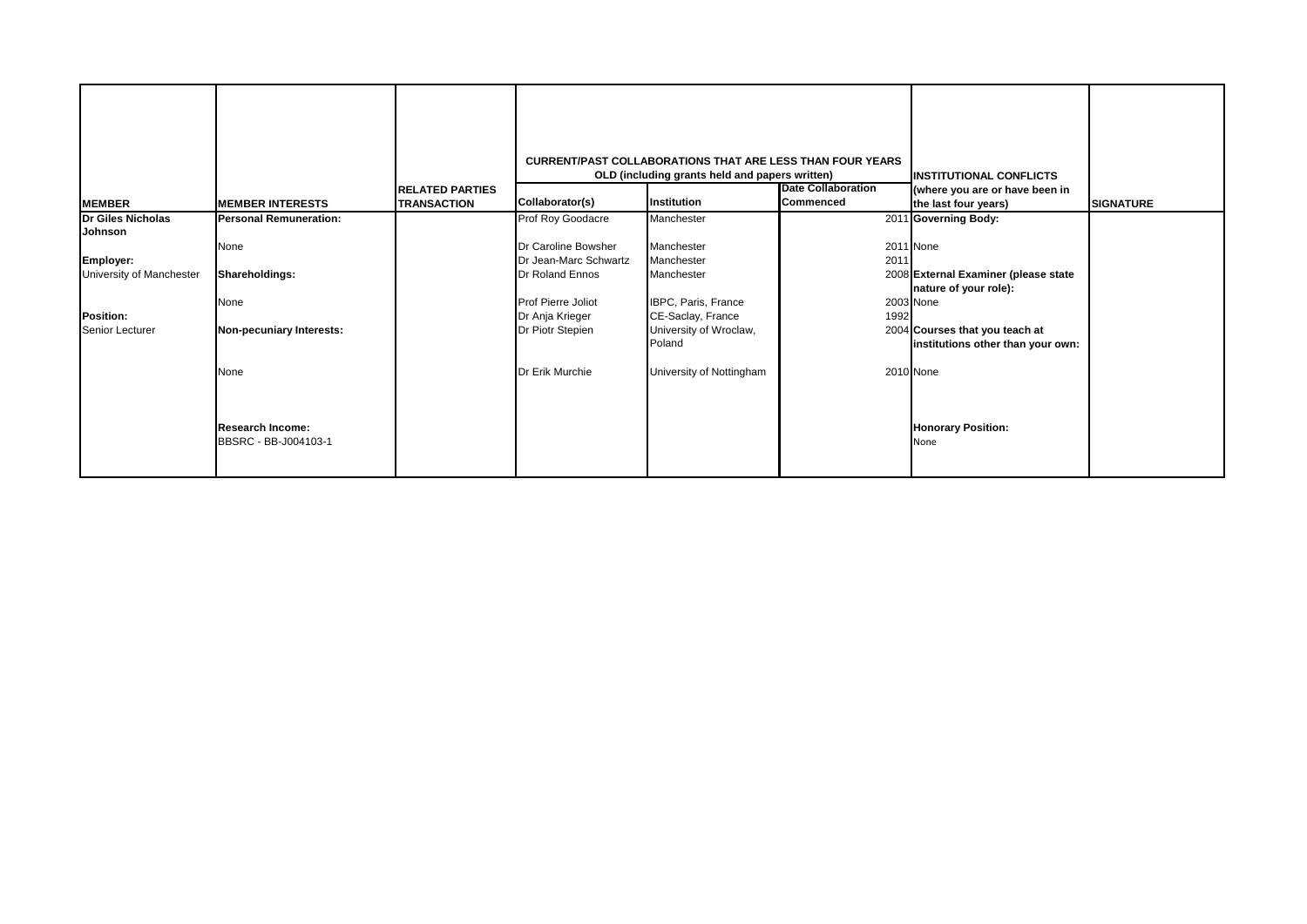| <b>MEMBER</b>                                                           | <b>MEMBER INTERESTS</b>                                                                 | <b>RELATED PARTIES</b><br><b>TRANSACTION</b> | Collaborator(s)            | <b>CURRENT/PAST COLLABORATIONS THAT ARE LESS THAN FOUR YEARS</b><br>OLD (including grants held and papers written)<br>Institution | <b>Date Collaboration</b><br><b>Commenced</b> | <b>INSTITUTIONAL CONFLICTS</b><br>(where you are or have been in<br>the last four years) | <b>SIGNATURE</b> |
|-------------------------------------------------------------------------|-----------------------------------------------------------------------------------------|----------------------------------------------|----------------------------|-----------------------------------------------------------------------------------------------------------------------------------|-----------------------------------------------|------------------------------------------------------------------------------------------|------------------|
| <b>Professor Davey Jones</b>                                            | <b>Personal Remuneration:</b>                                                           | To follow                                    |                            |                                                                                                                                   |                                               | <b>Governing Body:</b>                                                                   |                  |
|                                                                         | University of Bangor                                                                    |                                              | Liz Baggs                  | Aberdeen                                                                                                                          |                                               |                                                                                          |                  |
| Employer:                                                               |                                                                                         |                                              | Richard Bardgett, Phil     | Lancaster                                                                                                                         |                                               |                                                                                          |                  |
| University of Bangor                                                    | Shareholdings:                                                                          |                                              | Haygarth<br>Keith Goulding | Rothamsted                                                                                                                        |                                               | <b>External Examiner (please state</b>                                                   |                  |
|                                                                         |                                                                                         |                                              |                            |                                                                                                                                   |                                               | nature of your role):                                                                    |                  |
|                                                                         | None                                                                                    |                                              | Kevin Newsham              | <b>NERC BAS</b>                                                                                                                   |                                               | Lancaster (MSc)                                                                          |                  |
|                                                                         |                                                                                         |                                              | <b>Guy Kirk</b>            | Cranfield                                                                                                                         |                                               |                                                                                          |                  |
| <b>Position:</b><br>Professor of Soil &<br><b>Environmental Science</b> | Non-pecuniary Interests:                                                                |                                              | Tina Roose<br>Peter Darrah | Southampton<br>Oxford                                                                                                             |                                               | Courses that you teach at<br>institutions other than your own:                           |                  |
|                                                                         | None                                                                                    |                                              | Angela Hodge               | York                                                                                                                              |                                               |                                                                                          |                  |
|                                                                         |                                                                                         |                                              | Peter Young                | York                                                                                                                              |                                               |                                                                                          |                  |
|                                                                         | <b>Research Income:</b><br>BBSRC, NERC, Welsh Government,<br>Leverhulme, European Union |                                              | <b>Nick Ostle</b>          | <b>CEH Lancaster</b>                                                                                                              |                                               |                                                                                          |                  |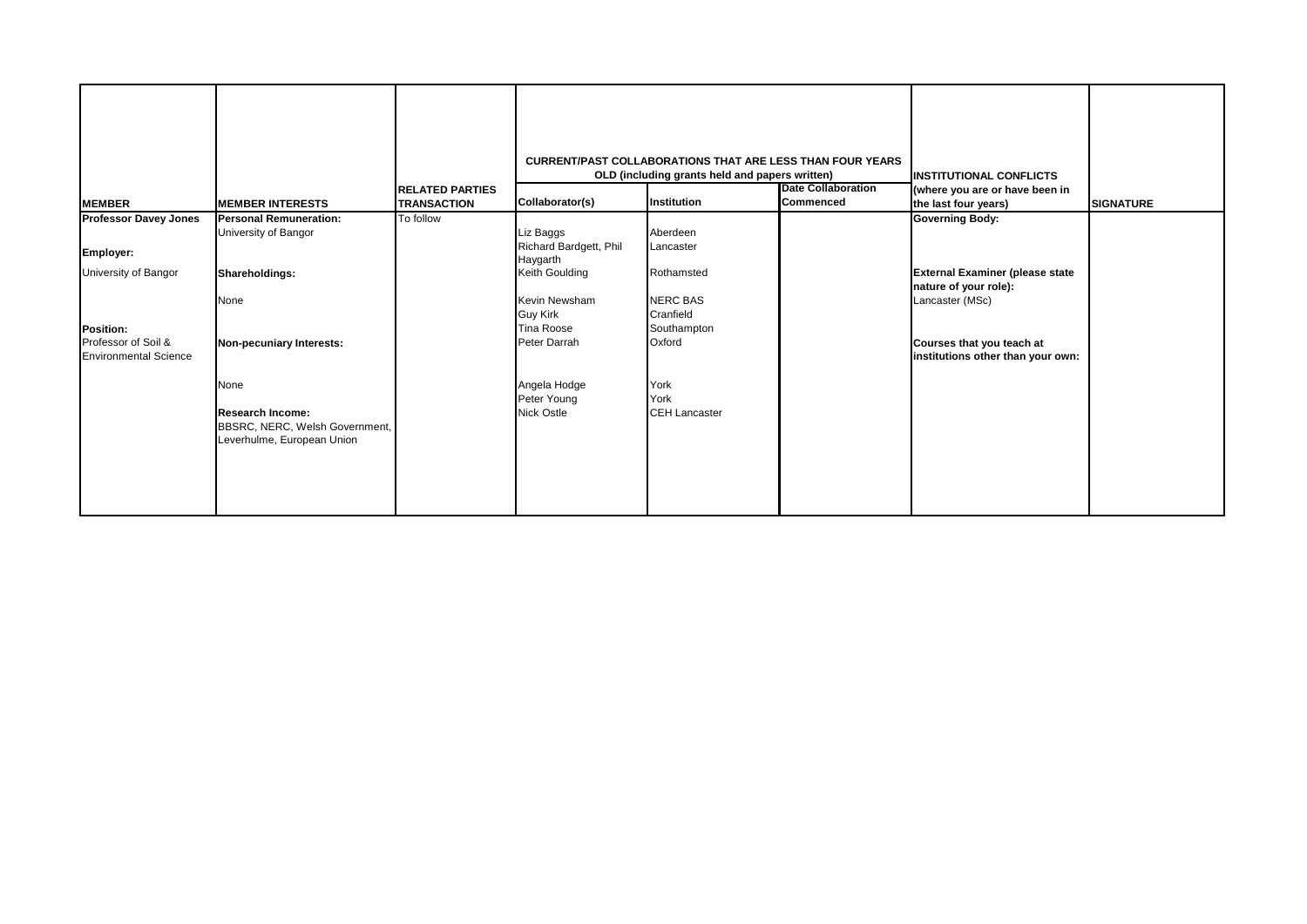|                                                                                                               |                                                                                                                                                                      |                                              |                                                                               | <b>CURRENT/PAST COLLABORATIONS THAT ARE LESS THAN FOUR YEARS</b><br>OLD (including grants held and papers written) | <b>INSTITUTIONAL CONFLICTS</b>                |                                                                                                                                                                                                    |                  |
|---------------------------------------------------------------------------------------------------------------|----------------------------------------------------------------------------------------------------------------------------------------------------------------------|----------------------------------------------|-------------------------------------------------------------------------------|--------------------------------------------------------------------------------------------------------------------|-----------------------------------------------|----------------------------------------------------------------------------------------------------------------------------------------------------------------------------------------------------|------------------|
| <b>MEMBER</b>                                                                                                 | <b>MEMBER INTERESTS</b>                                                                                                                                              | <b>RELATED PARTIES</b><br><b>TRANSACTION</b> | Collaborator(s)                                                               | Institution                                                                                                        | <b>Date Collaboration</b><br><b>Commenced</b> | (where you are or have been in<br>the last four years)                                                                                                                                             | <b>SIGNATURE</b> |
| <b>Julian Ketley</b><br>Employer:<br>University of Leicester<br><b>Position:</b><br><b>Head of Department</b> | <b>Personal Remuneration:</b><br>University of Leicester<br>Shareholdings:<br>Lloyds-TSB<br>Santander<br>Non-pecuniary Interests:<br><b>Research Income:</b><br>None |                                              | Tom Humphrey<br><b>Gill Douce</b><br><b>Steve Rushton</b><br>Arnoud van Vliet | Liverpool<br>Glasgow<br>Newcastle<br><b>IFR</b>                                                                    | 2005?<br>2010<br>2005?<br>2005?               | <b>Governing Body</b><br>Frisby Primary School<br><b>External Examiner (please state</b><br>nature of your role):<br>Courses that you teach at<br>institutions other than your own:<br><b>None</b> | Julian Ketten    |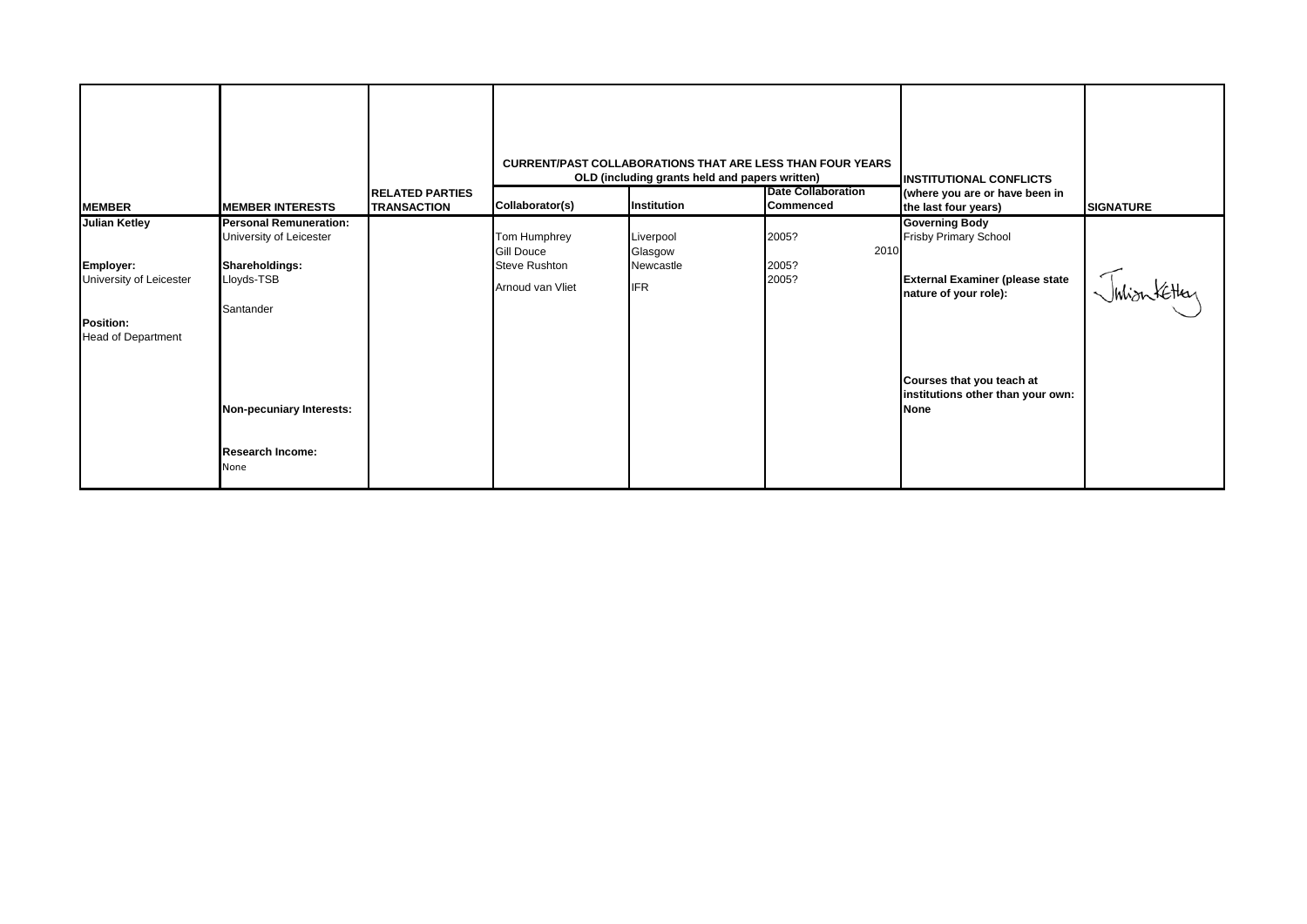| <b>MEMBER</b>                                  | <b>IMEMBER INTERESTS</b>                                                                                                                                                                       | <b>RELATED PARTIES</b><br><b>TRANSACTION</b> | Collaborator(s)      | <b>CURRENT/PAST COLLABORATIONS THAT ARE LESS THAN FOUR YEARS</b><br>OLD (including grants held and papers written)<br>Institution | <b>Date Collaboration</b><br><b>Commenced</b> | <b>INSTITUTIONAL CONFLICTS</b><br>(where you are or have been in<br>the last four years) | <b>SIGNATURE</b> |
|------------------------------------------------|------------------------------------------------------------------------------------------------------------------------------------------------------------------------------------------------|----------------------------------------------|----------------------|-----------------------------------------------------------------------------------------------------------------------------------|-----------------------------------------------|------------------------------------------------------------------------------------------|------------------|
| Professor Jane Langdale Personal Remuneration: |                                                                                                                                                                                                | To follow                                    | see irri.org/c4rice/ |                                                                                                                                   | 2006                                          | <b>Governing Body:</b>                                                                   |                  |
|                                                | Advisor to Gatsby Charitable<br>Foundation's Plant Science Program                                                                                                                             |                                              | see www.3to4.org/    |                                                                                                                                   | 2012                                          | Queen's College, Oxford                                                                  |                  |
| Employer:<br>University of Oxford              | Shareholdings:<br>None                                                                                                                                                                         |                                              |                      |                                                                                                                                   |                                               | <b>External Examiner (please state</b><br>nature of your role):<br>None                  | Alacdde.         |
| Position:                                      |                                                                                                                                                                                                |                                              |                      |                                                                                                                                   |                                               |                                                                                          |                  |
| Head of Department of<br><b>Plant Sciences</b> | Non-pecuniary Interests:                                                                                                                                                                       |                                              |                      |                                                                                                                                   |                                               | Courses that you teach at<br>institutions other than your own:                           |                  |
|                                                | Non-Executive Director of Company<br>of Biologists<br><b>EMBO Members Committee</b><br><b>Research Income:</b><br><b>ERC Advanced Grant</b><br>Gates C4 Rice Consortium<br>FP7 3to4 Consortium |                                              |                      |                                                                                                                                   |                                               | None<br><b>Honorary Position:</b><br>None                                                |                  |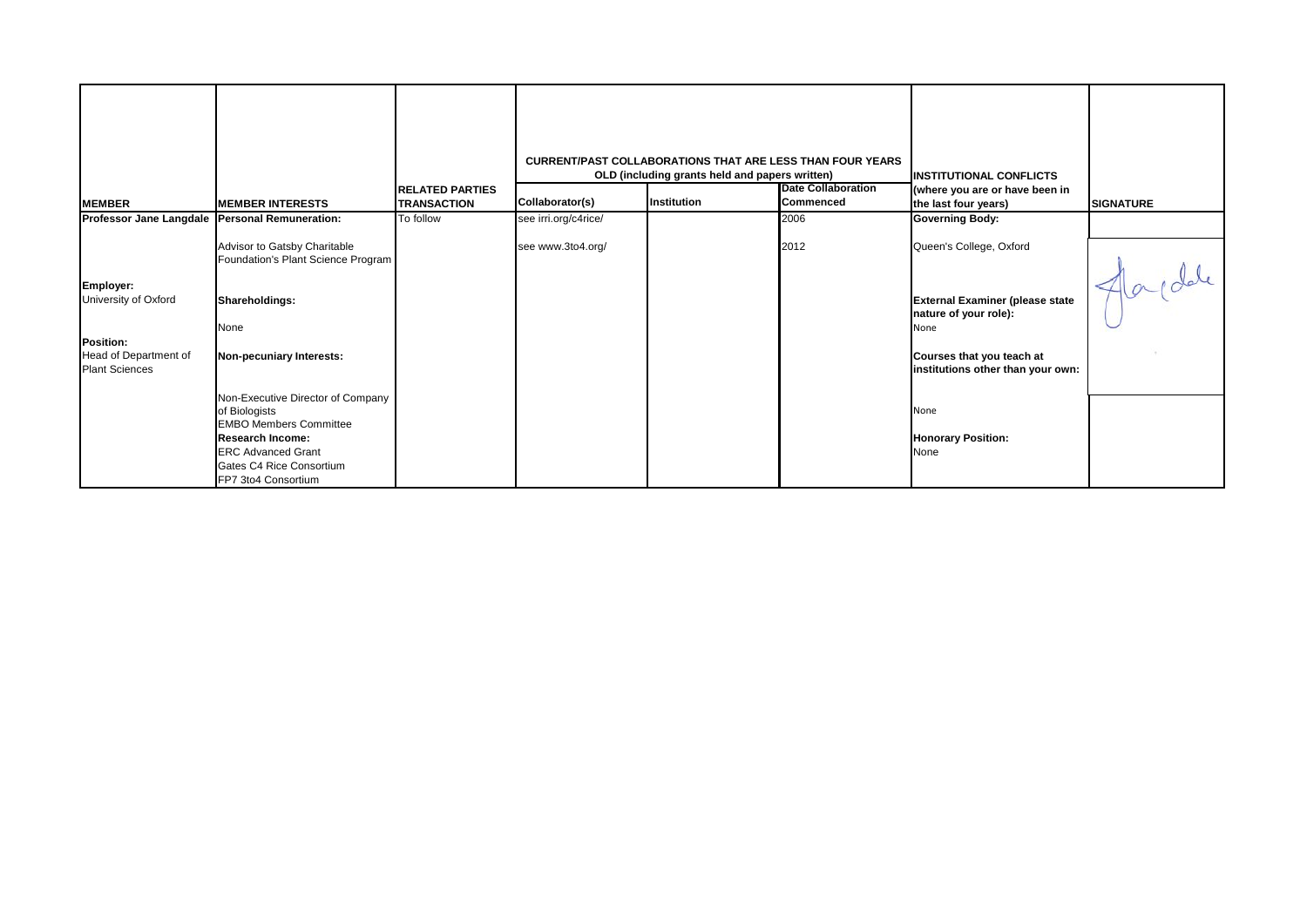| <b>MEMBER</b>                                              | <b>MEMBER INTERESTS</b>                                               | <b>RELATED PARTIES</b><br><b>TRANSACTION</b> | <b>CURRENT/PAST COLLABORATIONS THAT ARE LESS THAN FOUR YEARS</b><br>OLD (including grants held and papers written)<br><b>Date Collaboration</b><br>Institution<br>Collaborator(s)<br><b>Commenced</b> |            |  | <b>INSTITUTIONAL CONFLICTS</b><br>(where you are or have been in<br>the last four years)                                        | <b>SIGNATURE</b> |
|------------------------------------------------------------|-----------------------------------------------------------------------|----------------------------------------------|-------------------------------------------------------------------------------------------------------------------------------------------------------------------------------------------------------|------------|--|---------------------------------------------------------------------------------------------------------------------------------|------------------|
| <b>Professor Charles Penn</b>                              | <b>Personal Remuneration:</b>                                         | None                                         | Hobman                                                                                                                                                                                                | Nottingham |  | <b>Governing Body:</b>                                                                                                          |                  |
| Employer:<br>University of Birmingham                      | University of Birmingham<br>Shareholdings:                            |                                              |                                                                                                                                                                                                       |            |  | <b>External Examiner (please state</b>                                                                                          |                  |
|                                                            | None                                                                  |                                              |                                                                                                                                                                                                       |            |  | nature of your role):<br>Newcastle (UG)<br>Glasgow (UG)<br>Reading (UG)<br>Imperial (M.Res)<br>Surrey (MSc)<br>Nottingham (PhD) |                  |
| <b>Position:</b><br>Professor of Molecular<br>Microbiology | Non-pecuniary Interests:                                              |                                              |                                                                                                                                                                                                       |            |  | Manchester (PhD)<br>Courses that you teach at<br>institutions other than your own:                                              |                  |
|                                                            | <b>Research Income:</b><br>BBSRC; Waltham Centre for Pet<br>Nutrition |                                              |                                                                                                                                                                                                       |            |  |                                                                                                                                 |                  |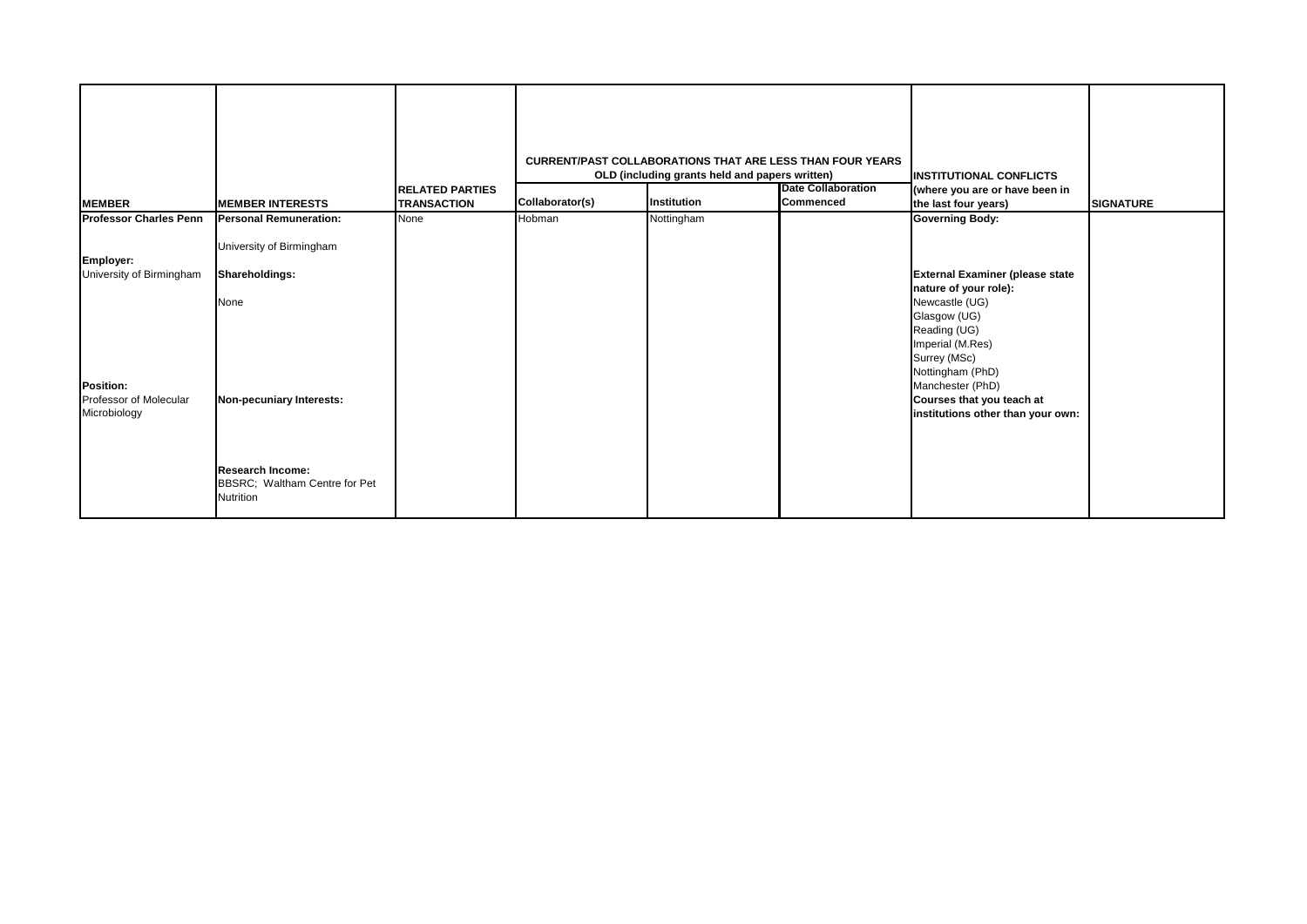| <b>MEMBER</b>                 | <b>MEMBER INTERESTS</b>                                       | <b>RELATED PARTIES</b><br><b>TRANSACTION</b> | Collaborator(s)                                                                                        | <b>CURRENT/PAST COLLABORATIONS THAT ARE LESS THAN FOUR YEARS</b><br>OLD (including grants held and papers written)<br>Date Collaboration<br>Institution | <b>INSTITUTIONAL CONFLICTS</b><br>(where you are or have been in<br>the last four years) | <b>SIGNATURE</b>                                                |  |
|-------------------------------|---------------------------------------------------------------|----------------------------------------------|--------------------------------------------------------------------------------------------------------|---------------------------------------------------------------------------------------------------------------------------------------------------------|------------------------------------------------------------------------------------------|-----------------------------------------------------------------|--|
| <b>Professor Michael Shaw</b> | <b>Personal Remuneration:</b>                                 | None                                         | Brown, J                                                                                               | <b>JIC</b>                                                                                                                                              | <b>Commenced</b><br>2004-12                                                              | <b>Governing Body:</b>                                          |  |
| Employer:                     | University of Reading                                         |                                              | van den Bosch, F; van<br>den Berg, F<br>West, J; Fraaije, B; Cools, Rothamsted Research<br>H; Lucas, J | Rothamsted Research                                                                                                                                     | continuing                                                                               |                                                                 |  |
| University of Reading         | Shareholdings:                                                |                                              | Xu, XM                                                                                                 | <b>East Malling Research</b>                                                                                                                            | continuing                                                                               | <b>External Examiner (please state</b><br>nature of your role): |  |
| Position:                     |                                                               |                                              | Jeger, M<br>Parker, S; Boonham, N;<br>Budge, G; Turner, J                                              | <b>Imperial College</b><br><b>FERA</b>                                                                                                                  | 2006-8<br>2006-8                                                                         | Royal Holloway (PhD)<br>UEA (JIC Sainsbury Lab) (PhD)           |  |
| Professor of Plant Disease    |                                                               |                                              | Tim Biddlecombe, James Farm Advisory Services                                                          |                                                                                                                                                         | 2011 - present                                                                           | Herts (MSc)                                                     |  |
| Ecology                       |                                                               |                                              | Carew                                                                                                  | Team, Faversham, Kent                                                                                                                                   |                                                                                          |                                                                 |  |
|                               | Non-pecuniary Interests:                                      |                                              |                                                                                                        |                                                                                                                                                         |                                                                                          | Imperial (MSc)                                                  |  |
|                               | None                                                          |                                              | Stephen Kelly, John Spink Teagasc (Ireland)                                                            |                                                                                                                                                         |                                                                                          | Swedish Agricultural University<br>(PhD)                        |  |
|                               | <b>Research Income:</b>                                       |                                              | Fitt, B                                                                                                | University of Hertfordshire                                                                                                                             |                                                                                          | Cranfield (PhD)                                                 |  |
|                               | FAST/TSB BBSRC CASE, Walsh<br>Foundation, Mcknight Foundation |                                              |                                                                                                        |                                                                                                                                                         |                                                                                          | Courses that you teach at<br>institutions other than your own:  |  |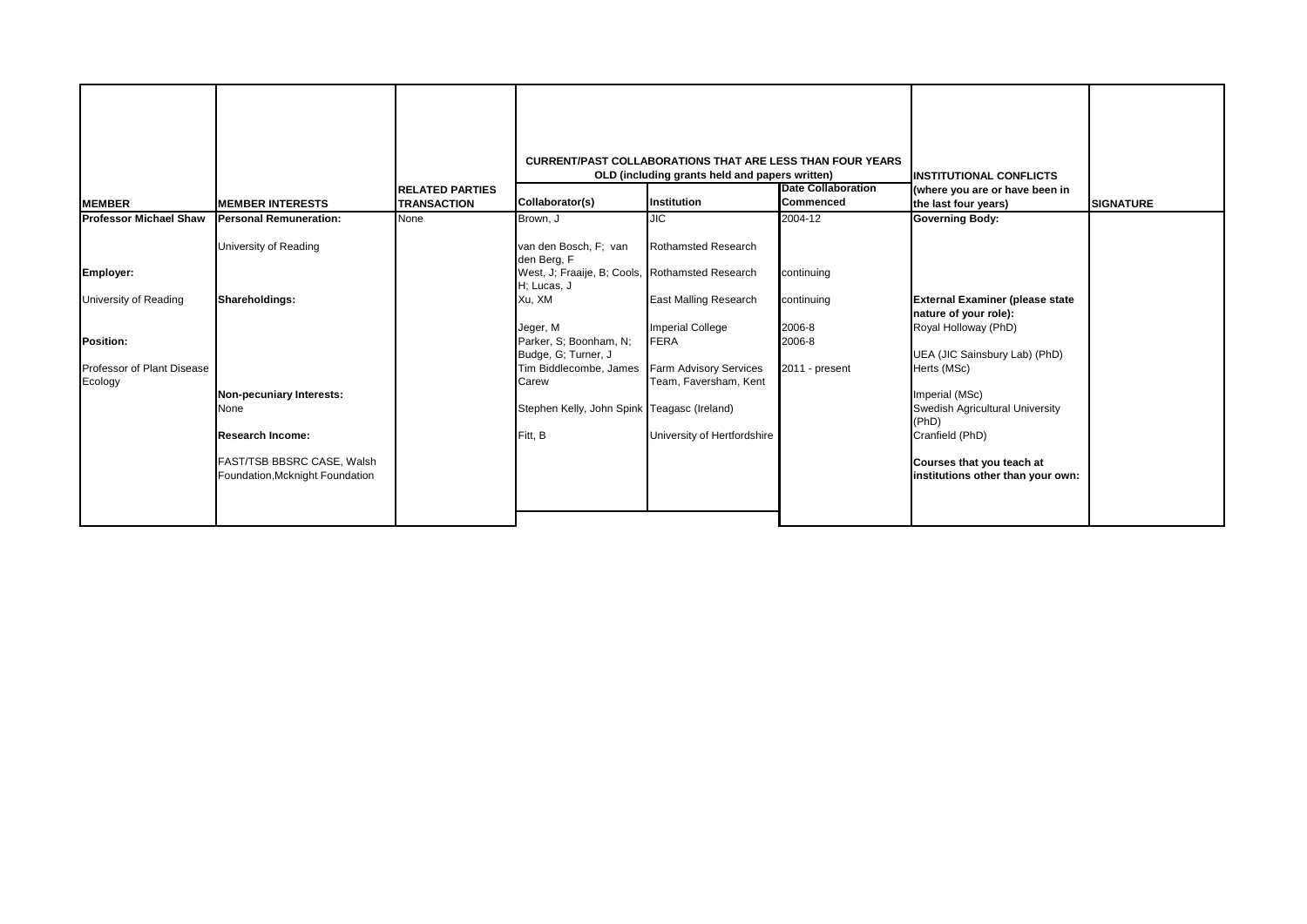|                                          |                               |                                    |                    | <b>CURRENT/PAST COLLABORATIONS THAT ARE LESS THAN FOUR YEARS</b> |                           |                                                                                                   |                  |
|------------------------------------------|-------------------------------|------------------------------------|--------------------|------------------------------------------------------------------|---------------------------|---------------------------------------------------------------------------------------------------|------------------|
|                                          |                               |                                    |                    | OLD (including grants held and papers written)                   | <b>Date Collaboration</b> | <b>INSTITUTIONAL CONFLICTS</b><br>(where you are or have been in the                              |                  |
| <b>MEMBER</b>                            | <b>MEMBER INTERESTS</b>       | <b>RELATED PARTIES TRANSACTION</b> | Collaborator(s)    | Institution                                                      | Commenced                 | last four years)                                                                                  | <b>SIGNATURE</b> |
| <b>Professor Liz Sockett</b>             | <b>Personal Remuneration:</b> |                                    | Andrew Lovering    | Birmingham U UK                                                  |                           | Feb-10 Governing Body                                                                             |                  |
|                                          |                               |                                    | Shin Ichi Aizawa   | Hiroshima U Japan                                                | <b>Jun-95</b>             |                                                                                                   |                  |
|                                          |                               |                                    | Sriram Subramaniam | <b>NIH Bethesda USA</b>                                          | $Jun-07$                  |                                                                                                   |                  |
| Employer:<br>Nottingham University       | Shareholdings:                |                                    |                    |                                                                  |                           | <b>External Examiner (please state</b><br>nature of your role):<br>PhD examiner at:- Universities |                  |
| <b>Position:</b><br>Professor            |                               |                                    |                    |                                                                  |                           | Oxford, Dundee, Sheffield,<br>Birmingham, John Innes,<br>Cambridge.                               |                  |
|                                          |                               |                                    |                    |                                                                  |                           | Courses that you teach at<br>institutions other than your own:                                    |                  |
|                                          | Non-pecuniary Interests:      |                                    |                    |                                                                  |                           | <b>Honorary Position:</b>                                                                         |                  |
|                                          | <b>Research Income:</b>       |                                    |                    |                                                                  |                           |                                                                                                   |                  |
| <b>BBSRC</b>                             |                               |                                    |                    |                                                                  |                           |                                                                                                   |                  |
| <b>Gates Explorations</b><br><b>HFSP</b> |                               |                                    |                    |                                                                  |                           |                                                                                                   | Signature RCSxko |
| Wellcome                                 |                               |                                    |                    |                                                                  |                           |                                                                                                   |                  |
| Daiwa Foundation                         |                               |                                    |                    |                                                                  |                           |                                                                                                   |                  |
| Saskawa Foundation                       |                               |                                    |                    |                                                                  |                           |                                                                                                   |                  |